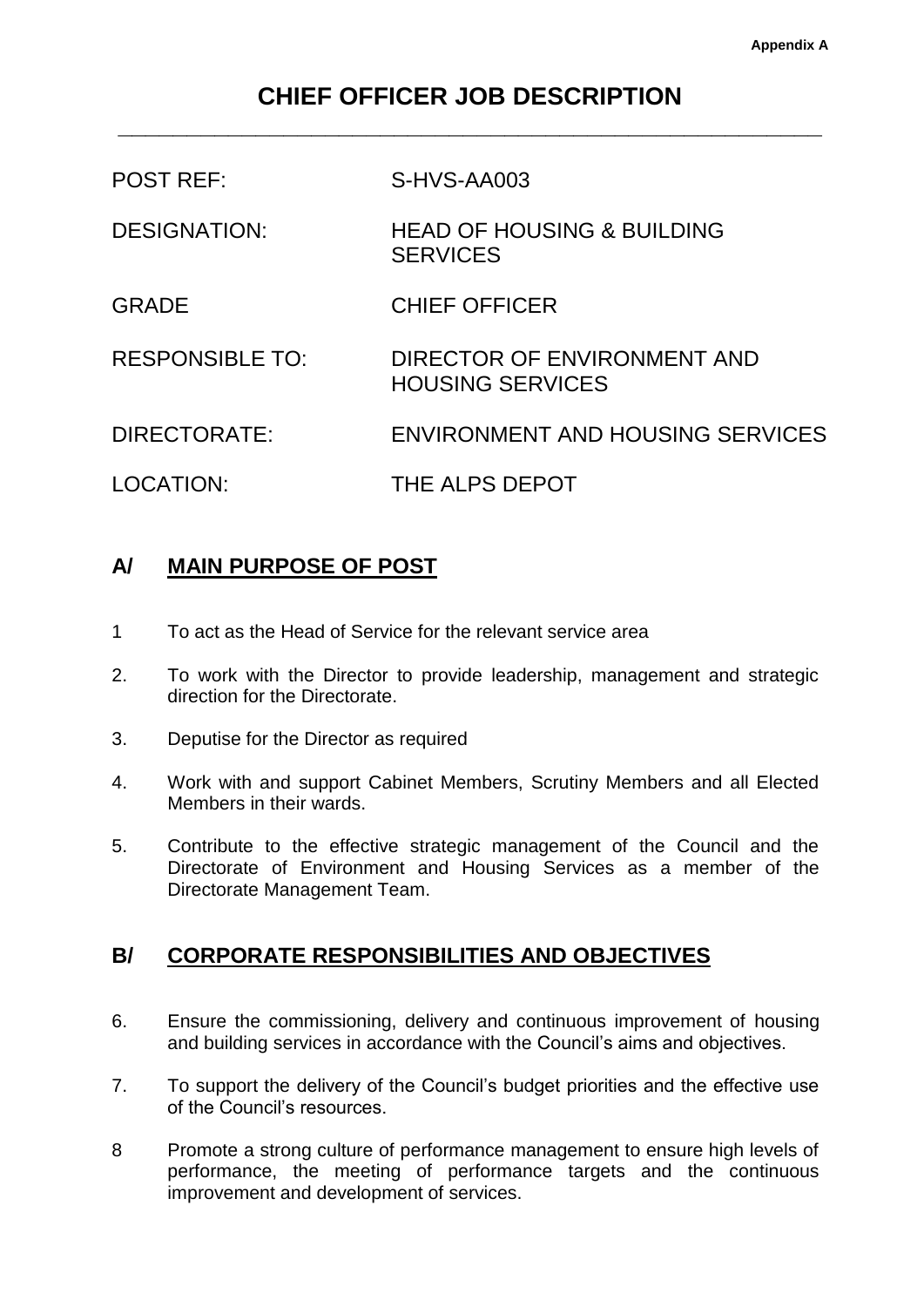- 9. To anticipate, monitor and identify strategic issues and changes which affect the service area and develop effective responses to meet such changes
- . 10 Contribute to transformational change across the Council and to ensure that organisational development initiatives, policies and plans are implemented and properly embedded.
- 11. To ensure a responsive customer focused approach in the planning, commissioning and delivery of services
- 12. To explore opportunities to improve the effectiveness and efficiency of services through collaboration and partnership working.
- 13. Produce an annual Service Plan and ensure the development of Team Plans for the Service area concerned
- 14. To ensure that the principles of equality of opportunity are integrated and actively pursued in all areas of service provision
- 15. Attend and contribute to meetings of the Cabinet, Scrutiny and other Council meetings as appropriate

# **C/ OPERATIONAL RESPONSIBILITIES**

- 16. Develop, lead and manage the Council's function and strategic direction in relation to housing and building services and achieve the appropriate and agreed quality standards.
- 17. To provide and promote clear leadership and performance management within the service ensuring the effective performance of all managers.
- 18. Oversee the development and maintenance of performance management systems to ensure the meeting of targets and the continuous development of services
- 19 To ensure the effective management, planning and deployment of the budget and wider resources across the relevant service areas in accordance with service plans and the longer range strategic objectives of the Council.
- 20 To ensure that there are clear communications and well defined accountabilities within the service area
- 21. Maximise income and external funding opportunities in line with Council Policy
- 22. To perform any other duties imposed by law or which the Director may reasonably require.

#### **Responsibilities under the Constitution and operational areas\*\***